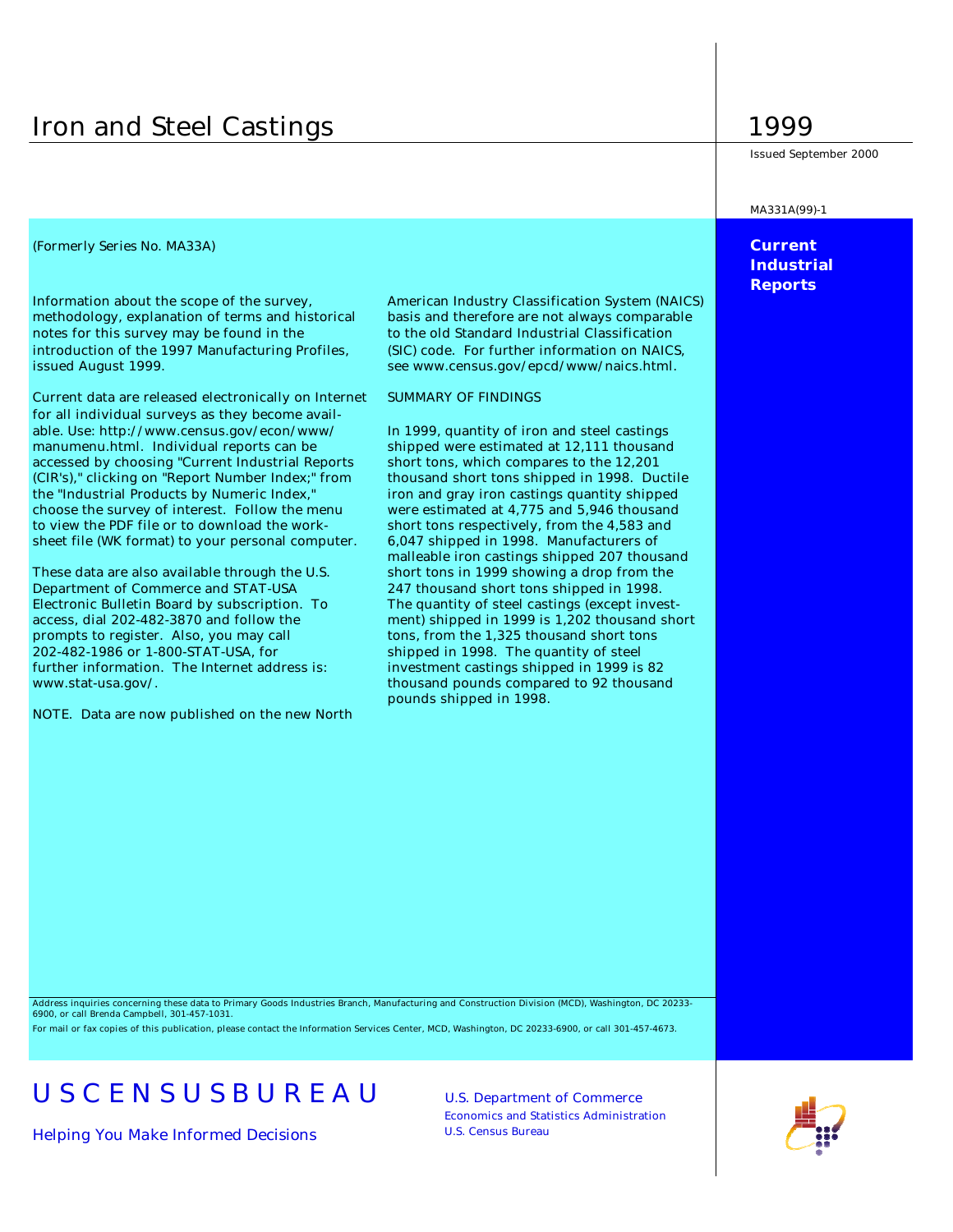### Table 1. Quantity of Shipments of Iron and Steel Castings: 1999 and 1998 [Thousands of short tons]

|      | Ductile iron castings |                |           | <b>Gray iron castings</b> |                |                | Malleable iron castings |    |            | <b>Steel castings</b> |                   |                    |                |                   |
|------|-----------------------|----------------|-----------|---------------------------|----------------|----------------|-------------------------|----|------------|-----------------------|-------------------|--------------------|----------------|-------------------|
| Year | Total                 | For<br>sale    | own       | For<br>use                | Total          | For<br>sale    | For<br>own<br>use       |    | Total      | For<br>Sale           | For<br>own<br>use | Total              | For<br>Sale    | For<br>own<br>use |
| 1998 | 4.583                 | 4.302<br>4.121 | 462<br>r/ | 453                       | 5.946<br>6.047 | 4.472<br>4,638 | 1.474<br>1,409          | r/ | 207<br>247 | 100<br>106            | 107               | 1.202<br>141 1,325 | 1.129<br>1.250 | 73<br>75          |

r/Revised by 5 percent or more from previously published data.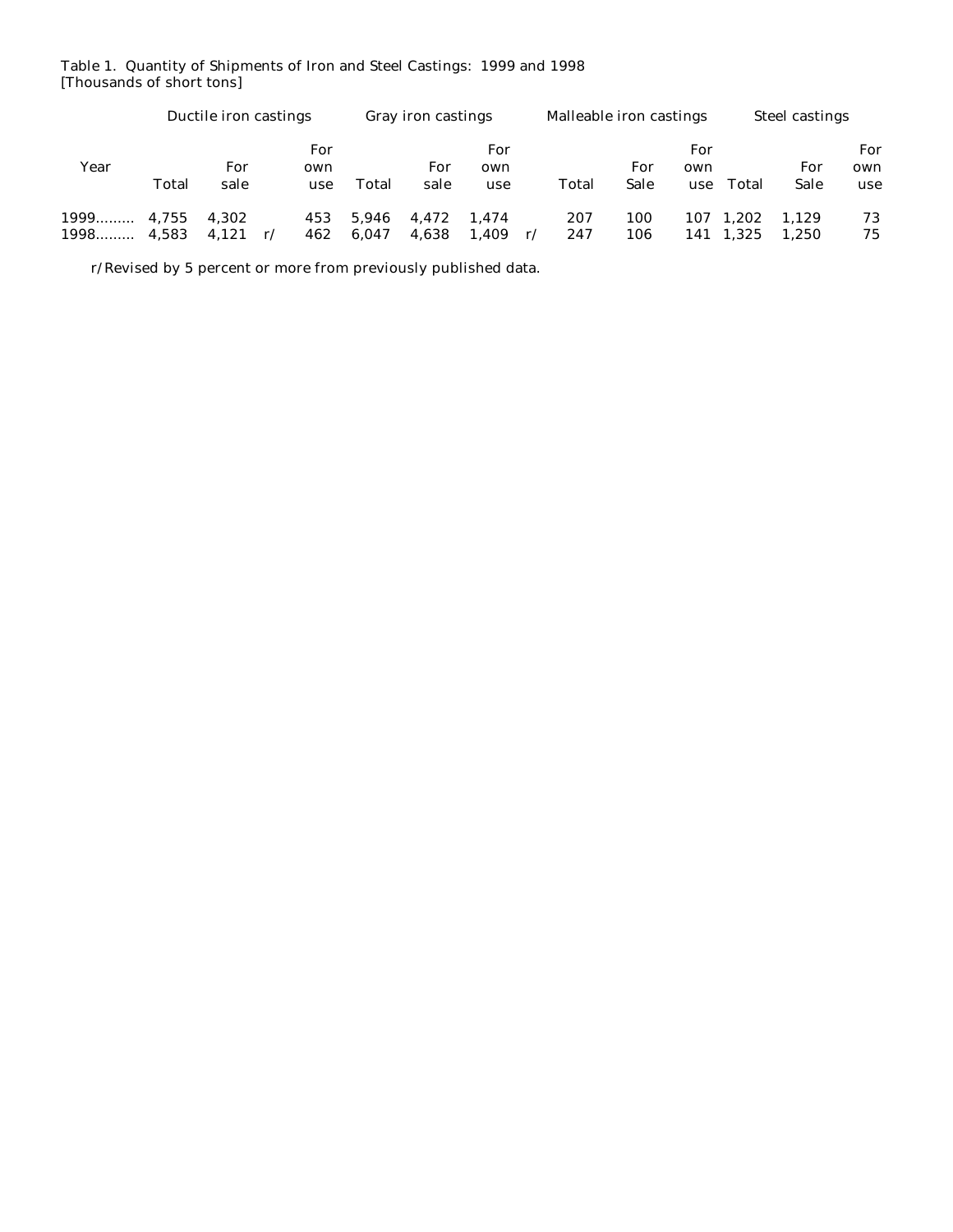## Table 2. Value of Shipments of Iron and Steel Castings: 1999 and 1998 [Millions of dollars]

|                            |        | Value of shipments      |  | Standard error of<br>estimate (percent) |                  |  |
|----------------------------|--------|-------------------------|--|-----------------------------------------|------------------|--|
|                            | 1999   | 1998<br>B               |  | for column--                            |                  |  |
| <b>Product description</b> | A      |                         |  | B                                       |                  |  |
| Ductile iron castings      | 4384.7 | 4428.4                  |  |                                         |                  |  |
| Gray iron castings         | 4429.7 | 4635.1                  |  | 2                                       | $\boldsymbol{2}$ |  |
| Malleable iron castings    | 238.4  | 257.9                   |  |                                         | 1.1              |  |
| Steel castings             | 2147   | 2499                    |  |                                         |                  |  |
| Steel investment castings  | 2116.7 | 2239.6<br>$\mathbf{r}/$ |  | 8.4                                     | 6                |  |

r/Revised by 5 percent or more from previously published data.

Note: Dollar value represents the value of castings for sale.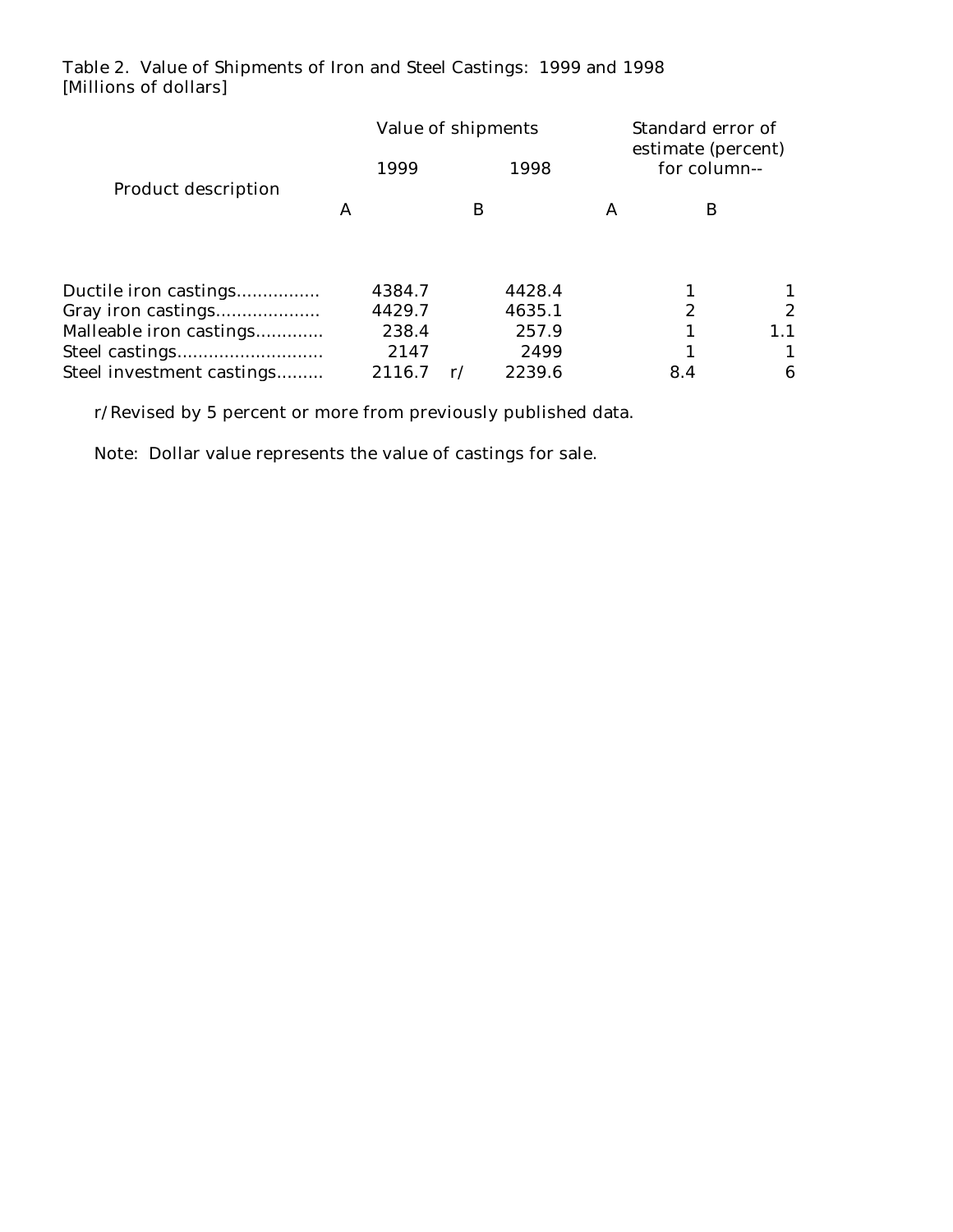## Table 3. Shipments of Iron and Steel Castings by Type of Castings: 1999 and 1998 [Quantity in short tons]

|            |                                                                     | 1999       |                          |               | 1998       |                          |
|------------|---------------------------------------------------------------------|------------|--------------------------|---------------|------------|--------------------------|
| Product    | <b>Product description</b>                                          |            | <b>Standard</b><br>error |               |            | <b>Standard</b><br>error |
| code       |                                                                     | Quantity   | (percent)                |               | Quantity   | (percent)                |
|            | Iron and steel castings (except                                     |            |                          |               |            |                          |
|            |                                                                     | 12,110,693 | (NA)                     |               | 12,201,323 | (NA)                     |
|            |                                                                     | 10,004,527 | (NA)                     |               | 10,115,659 | (NA)                     |
|            |                                                                     | 2,106,166  | (NA)                     |               | 2,085,664  | (NA)                     |
|            |                                                                     | 4,755,350  | (NA)                     |               | 4,582,567  | (NA)                     |
|            |                                                                     | 4,302,368  | (NA)                     |               | 4,120,771  | (NA)                     |
|            |                                                                     | 452,982    | $(NA)$ r/                |               | 461,796    | (NA)                     |
|            | Ductile iron pressure pipe:                                         |            |                          |               |            |                          |
| 3315111201 | Under 14 inches (inside diameter)                                   | 1,535,536  | (Z)                      |               | 1,466,580  | (Z)                      |
| 3315111107 |                                                                     | (D)        |                          |               | (D)        |                          |
| 3315111108 |                                                                     | (D)        |                          |               | (D)        | $\sim$                   |
|            | Ductile iron fittings:                                              |            |                          |               |            |                          |
| 3315111111 | Under 14 inches (inside diameter)                                   | 88,569     | 2.6                      |               | 81,733     | 3.1                      |
| 3315111117 |                                                                     | 19,828     | (Z)                      |               | 17,483     | (Z)                      |
| 3315111118 |                                                                     | 6,432      | (Z)                      |               | 5,802      | (Z)                      |
| 3315113206 | Construction and utility castings                                   | 45,091     | (Z)                      |               | 44,923     | (Z)                      |
| 3315113101 |                                                                     | 1,081,326  | (Z)                      |               | 1,003,562  | (Z)                      |
| 3315113216 |                                                                     | 127,298    | 3.0                      |               | 146,031    | 2.5                      |
| 3315113221 | Other ductile iron castings (except<br>pressure pipe and fittings): |            |                          |               |            |                          |
|            |                                                                     | 942,396    | 1.0 r/                   |               | 930,872    | 1.1                      |
|            |                                                                     | 94,724     | 1.7                      |               | 107,812    | 1.3                      |
|            |                                                                     | 5,946,118  | (NA)                     |               | 6,047,019  | (NA)                     |
|            |                                                                     | 4,472,488  | (NA)                     |               | 4,638,471  | (NA)                     |
|            |                                                                     | 1,473,630  | (NA)                     |               | 1,408,548  | (NA)                     |
| 331511E200 | Molds and stools for heavy steel ingots                             | 46,970     | (Z)                      |               | 56,890     | (Z)                      |
|            | Gray iron pressure pipe fittings: 1/                                |            |                          |               |            |                          |
| 3315115121 | Under 14 inches (inside diameter)                                   | 21,543     | (Z)                      |               | 21,956     | (Z)                      |
| 3315115125 | 14 inches and over (inside diameter)                                | 909        | <b>(Z)</b>               | r/            | 947        | 6.8                      |
| 3315117114 |                                                                     | 229,451    | (Z)                      |               | 243,954    | (Z)                      |
| 3315117133 | Gray iron soil pipe fittings 1/                                     | 61,382     | (Z)                      |               | 65,280     | (Z)                      |
| 3315119206 |                                                                     | 1,376,865  | 1.0                      | r/            | 1,338,161  | 1.0                      |
| 3315119111 | Construction and utility castings                                   | 661,378    | 1.0                      |               | 648,659    | 1.0                      |
| 3315119116 | All other gray iron castings, including<br>white iron castings:     |            |                          |               |            |                          |
|            |                                                                     | 2,073,992  | $1.8 \text{ r}$          |               | 2,262,626  | 1.7                      |
|            |                                                                     | 305,658    | 6.7                      |               | 330,658    | 6.1                      |
|            |                                                                     | 207,328    | $(NA)$ r/                |               | 246,823    | (NA)                     |
|            |                                                                     | 100,494    | (NA)                     | $\mathbf{r}/$ | 106,229    | (NA)                     |
|            |                                                                     | 106,834    | (NA)                     |               | 140,594    | (NA)                     |
| 331511A100 |                                                                     | 145,930    | (Z)                      | $\mathbf{r}$  | 151,664    | (Z)                      |
| 331511C300 |                                                                     | 90,595     | (Z)                      |               | 95,159     | (Z)                      |
|            | Steel castings (except investment)                                  | 1,201,897  | (NA)                     |               | 1,324,914  | (NA)                     |
|            |                                                                     | 1,129,177  | (NA)                     |               | 1,250,188  | (NA)                     |
|            |                                                                     | 72,720     | (NA)                     |               | 74,726     | (NA)                     |
|            |                                                                     | 865,711    | (Z)                      |               | 946,833    | (Z)                      |
|            |                                                                     | 659,538    | (NA)                     |               | 716,640    | (NA)                     |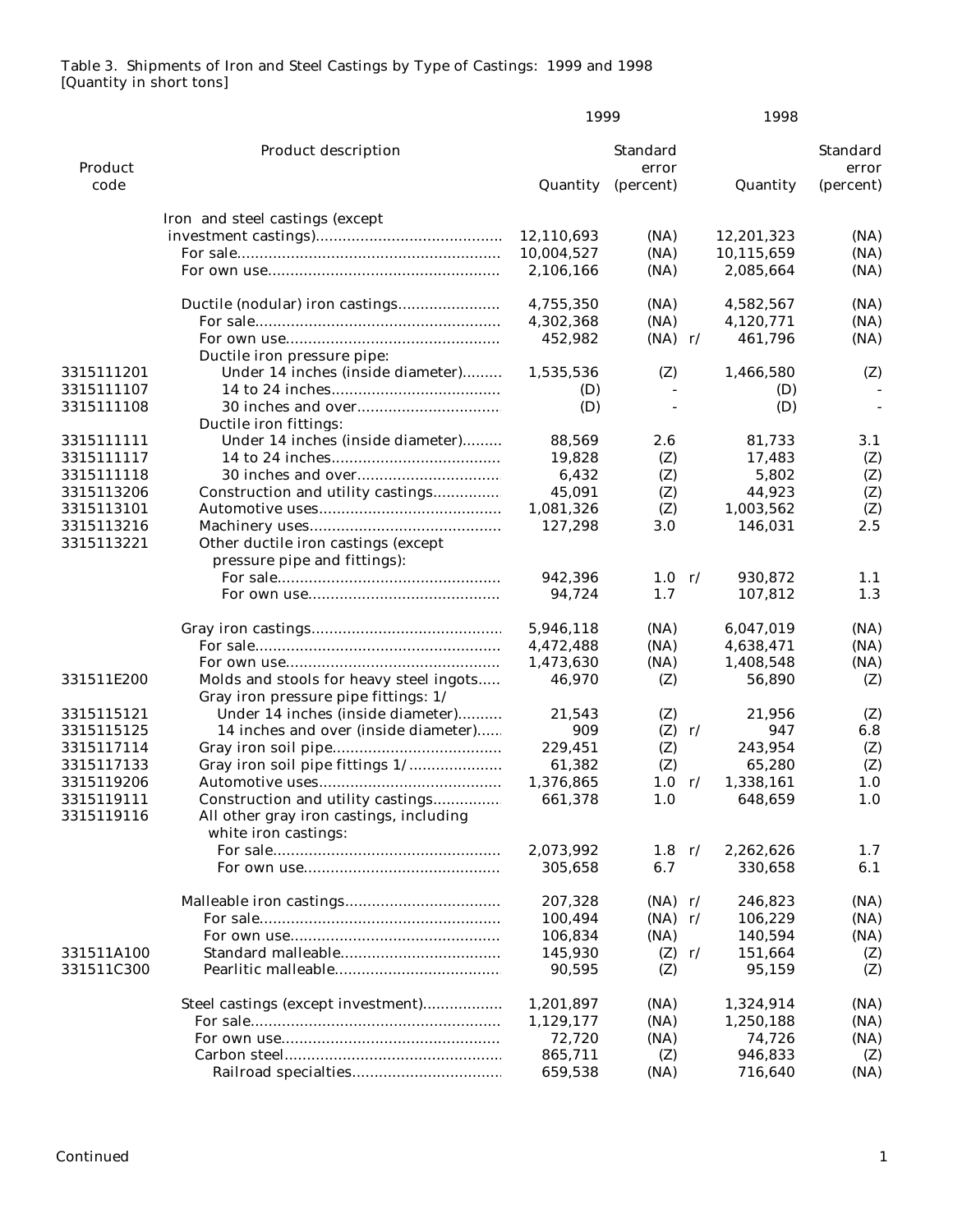## Table 3. Shipments of Iron and Steel Castings by Type of Castings: 1999 and 1998 [Quantity in short tons]

|                 |                                                                                                                 | 1999     |                                       | 1998     |                                       |
|-----------------|-----------------------------------------------------------------------------------------------------------------|----------|---------------------------------------|----------|---------------------------------------|
| Product<br>code | <b>Product description</b>                                                                                      | Quantity | <b>Standard</b><br>error<br>(percent) | Quantity | <b>Standard</b><br>error<br>(percent) |
| 3315131102      | Side frames, bolsters, couplers, yokes,<br>draft gear, snubbers (self-contained<br>unit type), hopper doors and |          |                                       |          |                                       |
| 3315131103      | frames and break beams<br>Other carbon steel railway and transit                                                | 245.882  | (Z)                                   | 288,478  | (Z)                                   |
|                 |                                                                                                                 | 413,656  | (Z)                                   | 428,162  | (Z)                                   |
| 3315131215      | Other carbon steel castings, including<br>rolls for rolling mills:                                              |          |                                       |          |                                       |
|                 |                                                                                                                 | 202.267  | (Z)                                   | 225,514  | 1.0                                   |
|                 |                                                                                                                 | 3,906    | 11.8                                  | 4.679    | 10.0                                  |
|                 | Alloy (except high alloy) steel castings                                                                        | 219,313  | 1.5                                   | 248,497  | 1.7                                   |
| 3315135101      |                                                                                                                 | 33,042   | (NA)                                  | 35,449   | (NA)                                  |
| 3315135113      | Other alloy steel castings, including                                                                           |          |                                       |          |                                       |
|                 |                                                                                                                 | 186,271  | 1.1                                   | 213,048  | 1.1                                   |
| 3315133113      | High alloy steel castings:                                                                                      |          |                                       |          |                                       |
|                 |                                                                                                                 | 110.054  | 1.4                                   | 122.608  | 1.4                                   |
|                 |                                                                                                                 | 6,819    | 2.8                                   | 6,976    | 3.3                                   |
|                 |                                                                                                                 | 81,664   | (NA)                                  | 91.892   | (NA)                                  |
|                 |                                                                                                                 | 77,371   | (NA)                                  | 87,602   | (NA)                                  |
|                 |                                                                                                                 | 4,292    | (NA)                                  | 4.290    | (NA)                                  |
| 3315120101      |                                                                                                                 | 35,405   | 1.0                                   | 36,807   | 1.0                                   |
| 3315120106      |                                                                                                                 | 46,259   | 1.0                                   | 55,085   | 1.0                                   |

 - Represents zero. D Withheld to avoid disclosing data for individual companies. NA Not available. r/Revised by 5 percent or more from previously published data. Z Less than half the unit shown.

 1/Does not include machined, threaded, or assembled fittings. 2/Shipments are in thousands of pounds.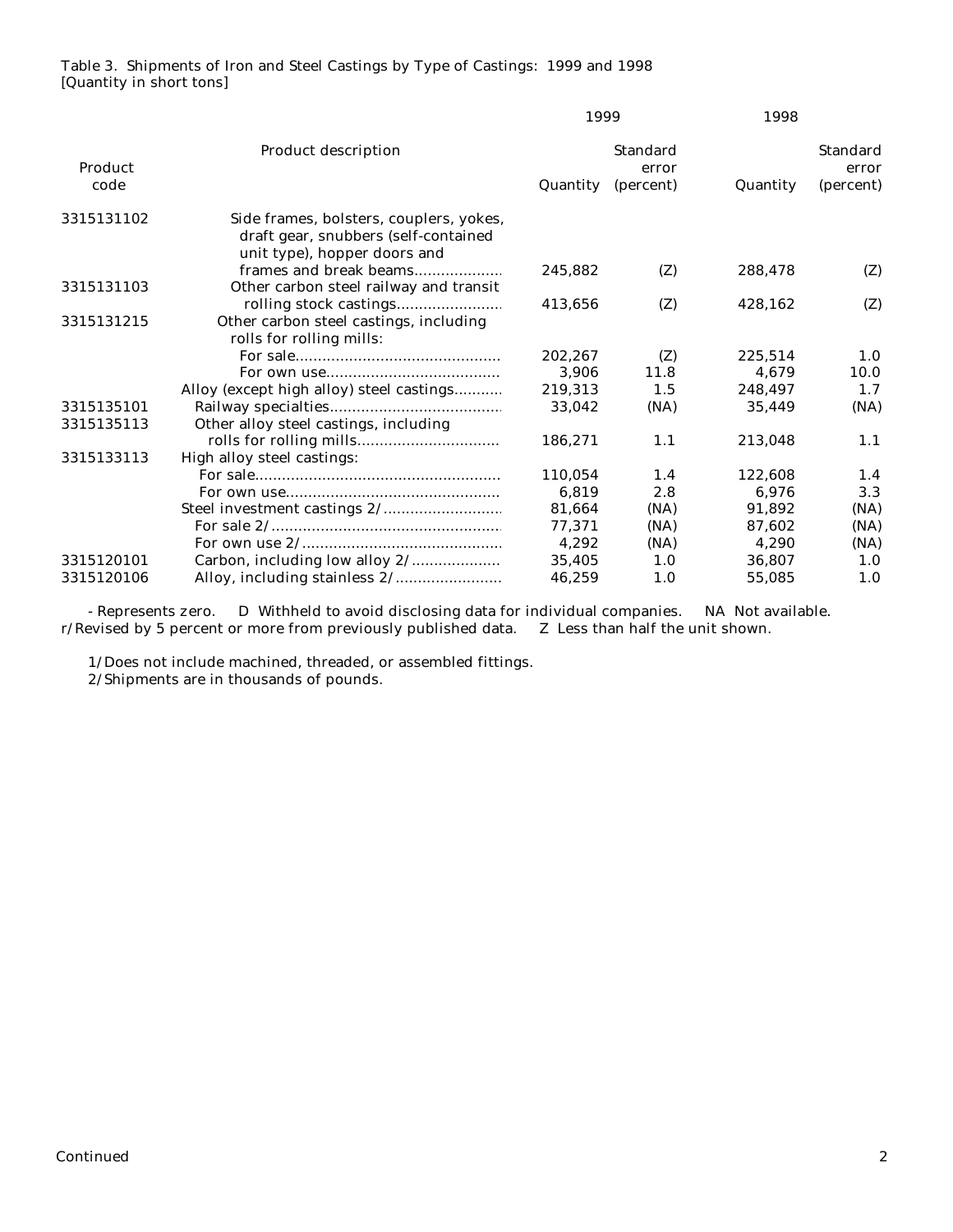Table 4. Manufacturers Shipments, Exports, and Imports of Iron and Steel Castings: 1999 [Quantity in short tons]

|                                  |           |        | tion $1/3/$ |
|----------------------------------|-----------|--------|-------------|
|                                  | 1,991,428 | 1,026  | 10,008      |
|                                  | 114,829   | 3      | 152         |
|                                  | 46,970    | 216    | 8,303       |
| Gray iron pressure pipe fittings | 22,452    | 9,851  | 22,237      |
|                                  | 229,451   | 69,428 | 5,378       |
|                                  | 61,382    | 3,122  | 52,400      |
|                                  | 8,562,151 | 73,602 | 252,260     |
|                                  |           |        |             |

n.e.c. Not elsewhere classified.

 1/For comparison of North American Industry Classification System-Based Product Codes with Schedule B Export Numbers, and HTSUSA Import Numbers, see Table 5.

2/Source: Census Bureau report FT 446, U.S. Exports.

3/Source: Census Bureau report IM 145, U.S. Imports for Consumption.